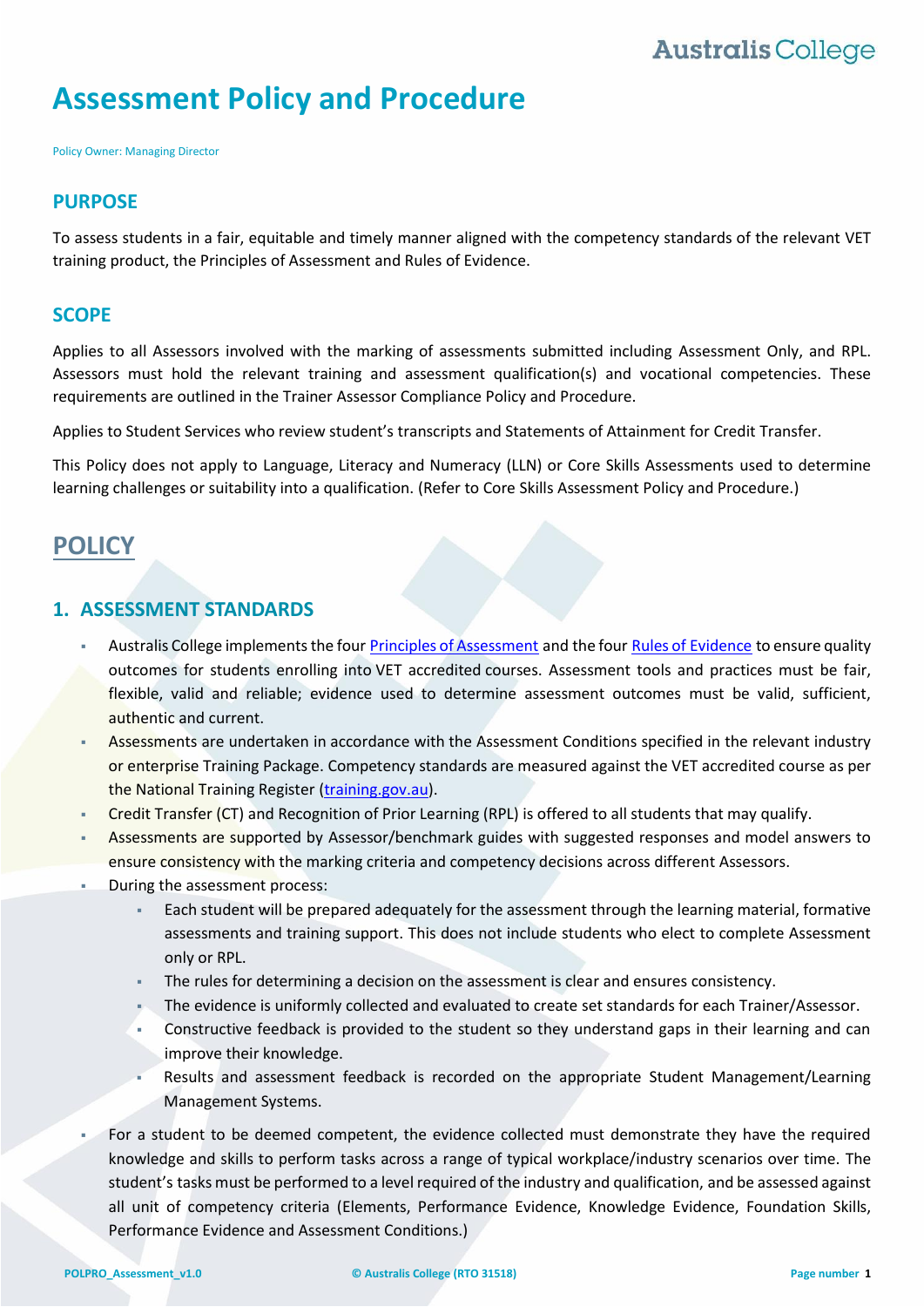### **2. LEARNING AND WORK EXPERIENCE RELEVANT TO THE ENROLLING TRAINING PRODUCT**

- Students are asked at pre-enrolment about their previous and current work experience and/or qualifications that may support credit or Assessment Only/RPL into a training product.
- Evidence must be applicable to the competency outcomes and verified.
- Students who hold unit(s) of competency for the qualification they are enrolling into are invited to apply for CT.
- Students who have prior knowledge, skills and experience, or hold superseded but similar qualifications, are invited to apply for a Assessment Only (AO), or RPL where enrolled under a funding/loan agreement.
- Students awarded CT or RPL may proceed through their course more quickly and therefore complete earlier than the stated course duration.

#### **CREDIT TRANSFER (CT).**

- Students applying for CT are to provide a copy of the Statement of Attainment (SoA) or transcript to Student Services or allow the College to access their Unique Student Identifier record.
- This must be applied for at enrolment or before their first census date if applying for a VET Student Loan (VSL).
- Student Services will verify the document with the issuing RTO. Where this is not possible, the SoA or transcript will need to be certified or the original sighted by an Australis College representative. Australis College will not accept certification from non-RTO training providers. These students would need to apply for RPL.
- CT is awarded where the unit of competency held matches the equivalency of the current unit of competency within the Training Package. If the unit of competency held is superseded but not equivalent, the student may be eligible to apply for RPL/gap training if the Faculty determines the student still is current in their knowledge and skills.

#### **ASSESSMENT ONLY (AO).**

- Students may elect this assessment option, if they believe they have prior knowledge and work experience in the field of study and are not applying for a full qualification, state funding, or government loan scheme.
- AO allows the student to access and pay for the assessment, without having to pay for additional learning support reducing the cost and subject/unit duration. A qualified Assessor will still mark submissions via AO and successful completion of a full unit of competency will result in the issuance of a SoA or Qualification (where all units of competency are attained that meet the Training Packaging Rules).

#### **RECOGNITION OF PRIOR LEARNING (RPL).**

- Students applying for RPL are to complete an RPL Application Form and provide supporting documentation.
- The Faculty will determine if they are eligible to apply for specific units of competency, and the Assessor will work with the student to provide evidence and complete documentation for each unit of competency being applied for.
- RPL is not offered to a unit of competency relating to Work Health and Safety legislation, or in some cases where the unit of competency leads to a licensed outcome or is restricted by industry requirements.
- RPL is awarded if the evidence supplied meets the requirements of the relevant Training Package, meets workplace and regulatory requirements and evidence is supplied and matched with criteria for each unit of competency in the relevant Training Package.
- Students applying for RPL under a Queensland funded program (i.e. Certificate 3 Guarantee, Higher Level Skills, User Choice) must undertake a competency interview with an Assessor for each unit of competency, and provide at least one recent third-party referral within the past two years. All evidence is validated using the College RPL application and unit templates provided.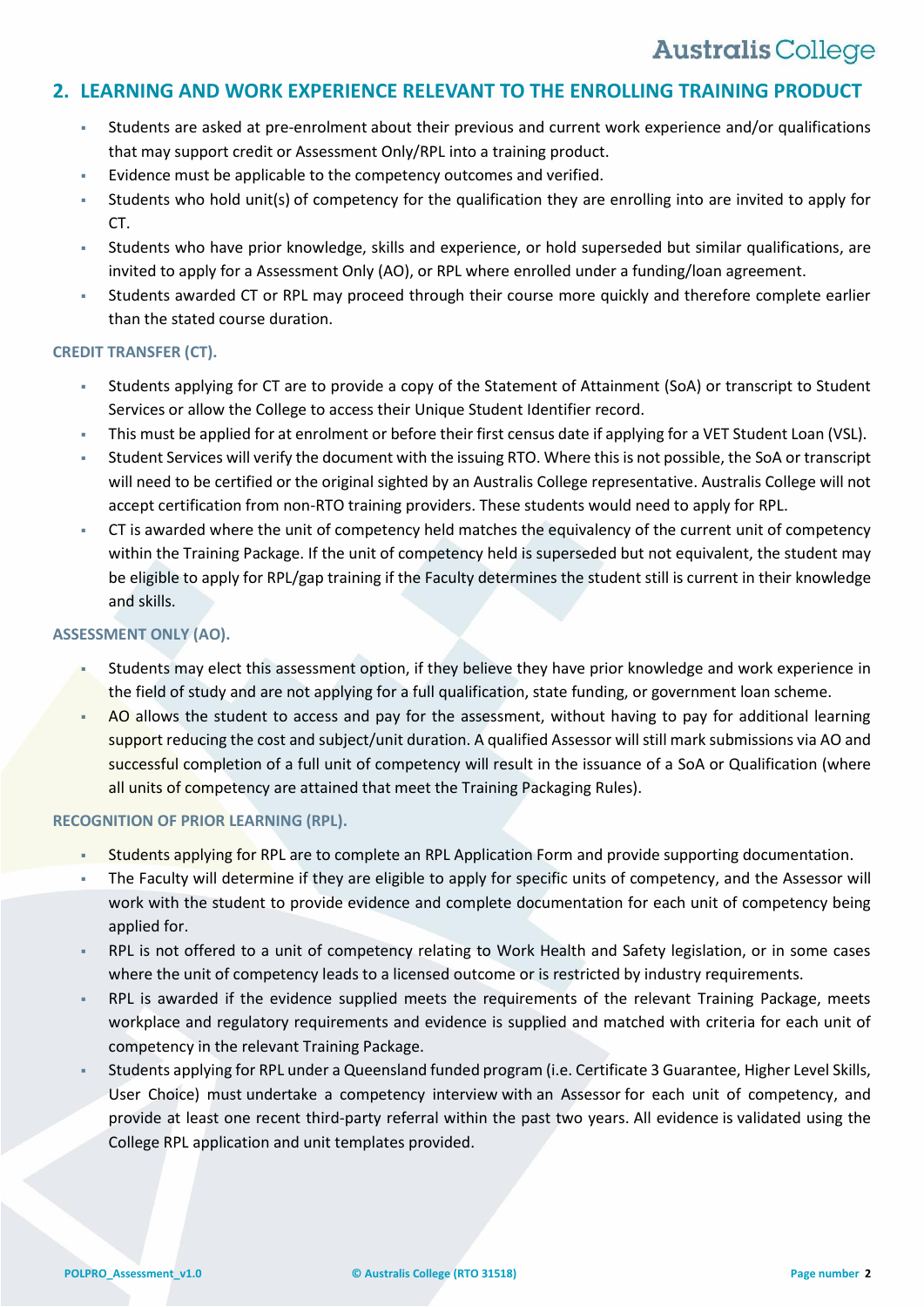### <span id="page-2-0"></span>**3. REASONABLE ADJUSTMENT**

- Where relevant, an Assessor may need to make reasonable adjustment(s) to the assessment methods or collection of evidence to cater for students who have been identified at enrolment as having learning challenges/disability which may impact on their ability to complete the course in its current format. These types of learning disabilities are outlined in the Training and Student Engagement Policy and Procedure.
- Adjustment methods could include:
	- Adjusting the timeframes.
	- Breaking down assessment tasks.
	- The method of delivery. E.g. offering hard copy resources\* as opposed to online, or large print.
	- Allowing assessment to be conducted via different mediums such as visual/audio to cater for different learning styles.
	- Substitute the tasks where mapped to the same requirements.
	- Adapt the physical environment (provide simulation tools in a classroom setting or provide wheelchair access).
	- Providing the [DESBT inclusive learning resources](https://desbt.qld.gov.au/training/providers/inclusive/resources) to assist students with foundation skills.
- Any reasonable adjustment methods must be permissible under the training package and the assessment conditions for a unit of competency. This must be approved by the relevant Head of Faculty, and notes and samples of adjusted assessment fully documented on the Student Management/Learning Management System.

## **4. ASSESSMENT**

- Assessments are to be submitted primarily online unless otherwise approved by the Head of Faculty due to reasonable adjustment.
- Assessments are marked within ten business days of the assessment submission unless otherwise directed by the Head of Faculty or Executive Manager. If these timeframes cannot be met, Assessors are to raise this with their Head of Faculty.
- The Assessor must ensure their marking aligns with their knowledge of the subject topic and the Assessor benchmarks provided. Feedback to students must be constructive, detailed and informative so the student can learn from the assessment process and apply this for further re-submissions.
- The Assessor is to review the student's work to ensure that it meets academic integrity standards; is authentic, free from plagiarism, and assessment answers are sufficient to cover the unit requirements. Refer to the Student Code of Conduct Policy and Procedure.
- Assessment results are entered onto the students' competency record. If it is the last piece of assessment before awarding a qualification, this needs to be marked and a qualification request issued to Student Services within ten business days to allow time for processing within the 30 calendar day timeframe mandated by ASQA.
- Where a student is deemed as 'not competent' under a Queensland funded program, the Assessor must ensure enough evidence is retained to demonstrate that the student did complete all assessment tasks and was provided with further gap training as well as another re-sit, in accordance with the College's Reassessment policy.

## **5. RE-ASSESSMENT**

- If a student is deemed 'not competent' by the Assessor once all the evidence has been collected and evaluated, the Assessor must provide feedback regarding the assessment outcome or process and offer the student a further attempt.
- If the student is deemed 'not competent' after two attempts, they will be charged the unit enrolment fee amount (subject to change according to the tuition fee schedule).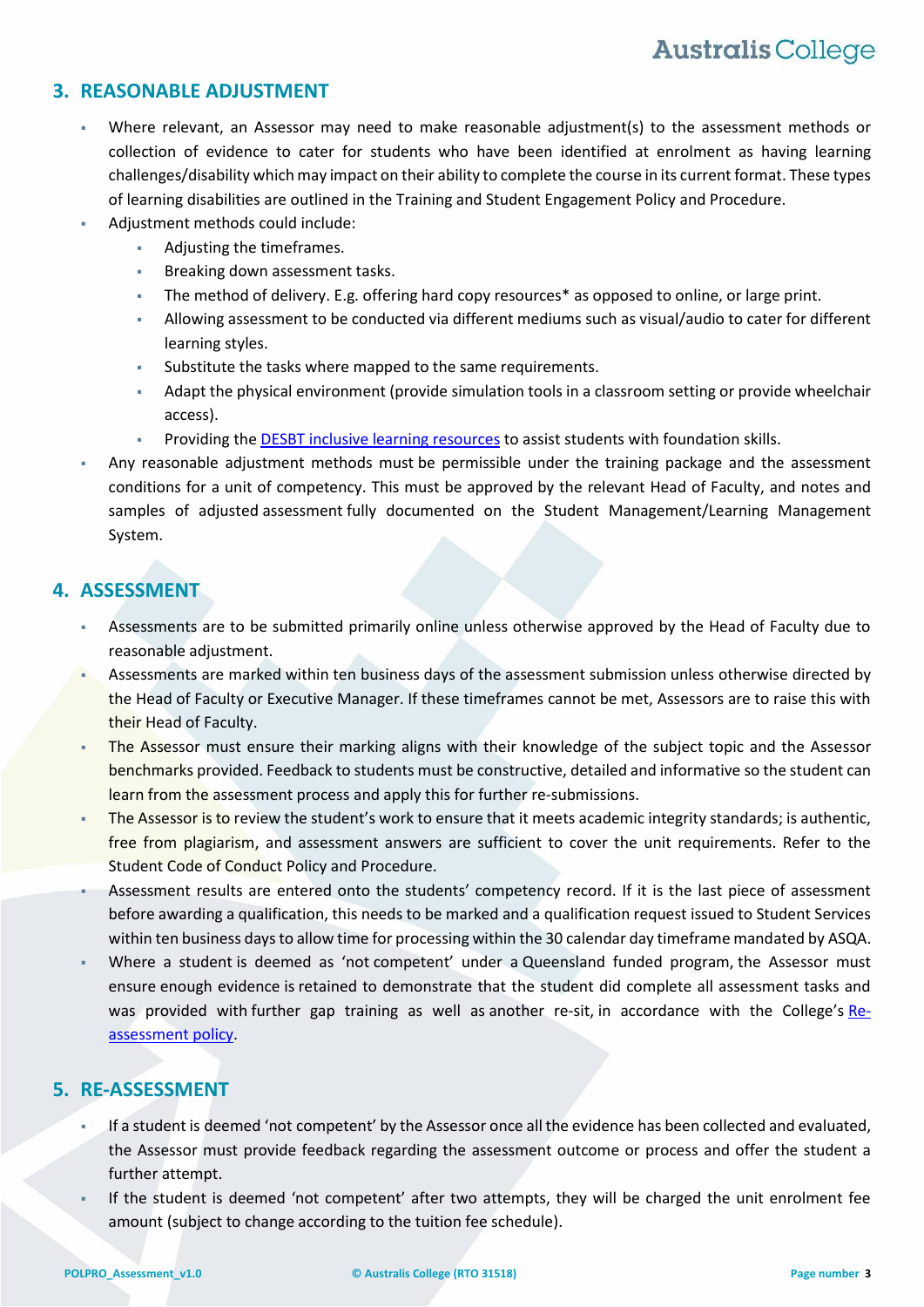- If the student disagrees with an assessment decision they are to be provided information on the reassessment and appeals process. This information is available in the Grievances Complaints Appeals Policy and Procedure.
- An Assessor may be required to participate in the re-assessment or appeal process.

### **6. ASSESSMENT CHECKING AND CROSS MARKING**

- The Faculty facilitates spot checking of assessment completions:
	- **Prior to a student being granted certification.**
	- Monthly, or more often at their discretion.
	- Or where directed by compliance activities.
- This is to ensure student assessments and answers are completed sufficiently, required evidence including any third party reports, observations and practical assessments are documented in full, authentic (i.e. student's own work, free from plagiarism) and the Assessor has marked according to benchmark answers, obtaining further evidence as necessary.
- Where inconsistencies are found, or the College receives a complaint or appeal on an assessment decision, the Head of Faculty will arrange for the assessment to be moderated (cross-marked) by another vocationally competent Assessor.

## **7. CONTINUOUS IMPROVEMENT**

- Quality review activities may lead to an improvement in the instructions for students and marking guides and/or further training for Assessors.
- Should a student be deemed competent, yet has not met all the assessment criteria, further evidence or assessment may be required prior to certification. This is at the discretion of the Head of Faculty and Executive Management.
- It is encouraged that Assessors are actively involved in reviewing the assessment tools to identify any areas/suggestions for improvement.
- All adjustments required to assessment methods and decisions must be documented and suggested outcomes actioned accordingly. Adjustments to resources must be appropriately version controlled.

## **8. RETENTION REQUIREMENTS**

#### **NATIONALLY-DELIVERED QUALIFICATIONS.**

- The College is required to retain student assessment items including CT and AO/RPL applications/decisions for at least six months after the competency decision was made.
- Where it is not possible to save the student's work (e.g. observation), an Assessor must record the completed marking guide and criteria material to demonstrate the judgment of the student's performance against the standard required.

#### **QUEENSLAND FUNDED PROGRAMS.**

 For students enrolling into a course under a Queensland funding initiative, all correspondence, student participation in training and assessment, assessment documents including the Assessor benchmarks and observation tools must be retained for six years from the end of the term. Video and photographic evidence used to support a competency decision must be verified by demonstrating how it maps to the unit of competency.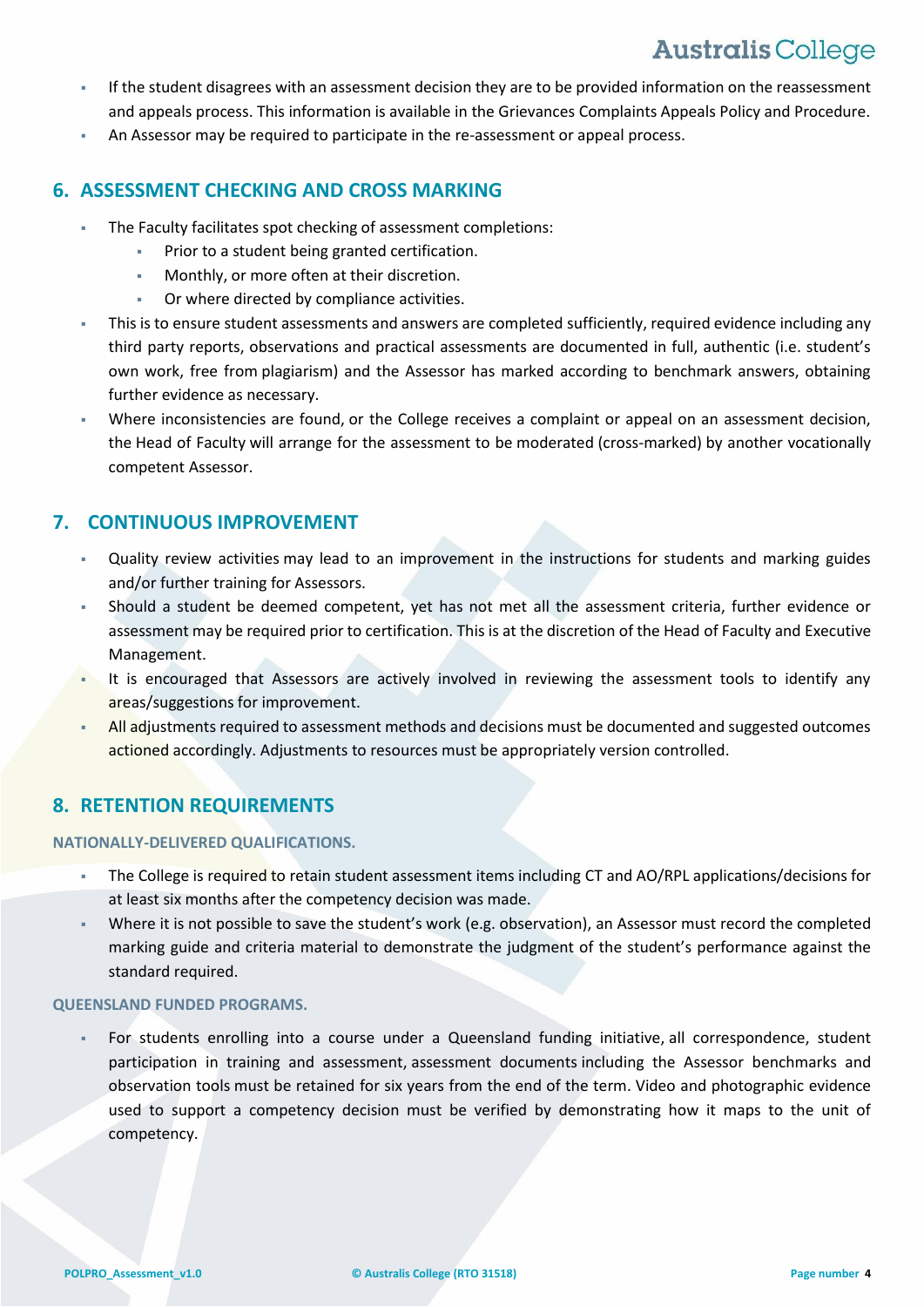## **PROCEDURE**

#### **1. CREDIT TRANSFER.**

- <span id="page-4-0"></span>**1.1** If a student has unit(s) for CT, a SoA or transcript containing the RTO and RTO number, course code and title, NRT logo, units of competency codes and titles; and the date of issuance must be provided to [student.services@australiscollege.edu.au.](mailto:student.services@australiscollege.edu.au)
- **1.2** Student Services must check the validity of the transcript by:
	- Checking [training.gov.au](file://///fileserver01/CompanyShares/POLICIES%20&%20PROCEDURES/TRAINING%20AND%20ADMINISTRATION/TRAINING%20AND%20ADMINISTRATION%20PROCEDURES/MASTER%20DOCUMENT/training.gov.au) to ensure if the listed qualification is valid, or if superseded, they are to check the date it was current. That date must match up with the date on the transcript and match the RTO's date of delivery on their scope of registration.

**AND/OR**

- Contacting the issuing RTO to verify the transcript according to their records. If the issuing RTO cannot be contacted, the transcript/Statement of Attainment must be certified, or the original sighted. A copy of the original must be dated and signed by the receiving staff member.
- Check whether any prerequisite units of competency are required to grant Credit Transfer for the unit requested.

Assistance can be provided by the Faculty and/or Quality should Student Services have any concerns.

- **1.3** CT can be granted where a listed unit code and title on a SoA/Transcript is identical to the unit code and title listed in the College's Training and Assessment Strategy (TAS); or where a unit has been superseded and deemed equivalent as per [training.gov.au.](file://///fileserver01/CompanyShares/POLICIES%20&%20PROCEDURES/TRAINING%20AND%20ADMINISTRATION/TRAINING%20AND%20ADMINISTRATION%20PROCEDURES/MASTER%20DOCUMENT/training.gov.au)
- **1.4** If CT is granted, Student Services will complete the CT Application Form outlining each unit granted, will sign approval and save the documents into the Student Management System.
- **1.5** Student Services will calculate the total enrolment fees and contact the student with fee information and the outcome via phone and email.
- **1.6** The student must respond with their acceptance of this decision for their enrolment to be processed in writing by emailing [student.services@australiscollege.edu.au.](mailto:student.services@australiscollege.edu.au)
- **1.7** If a student wishes to substitute a unit listed within a qualification's delivery with a unit they have completed elsewhere, the College will need to ensure that the replacement unit meets the Training Packaging Rules of the qualification as detailed in [training.gov.au.](file://///fileserver01/CompanyShares/POLICIES%20&%20PROCEDURES/TRAINING%20AND%20ADMINISTRATION/TRAINING%20AND%20ADMINISTRATION%20PROCEDURES/MASTER%20DOCUMENT/training.gov.au)
- **1.8** Where the listed unit code has not been deemed equivalent, CT cannot be granted. In this case, the student must either be enrolled in this unit or consider applying for RPL.
- 1.9 If the student disputes the decision, another Assessor will evaluate the evidence. If they agree that the CT cannot be applied, the student is provided reasons for the decision in writing. Should the student still dispute the result they may appeal (refer to Grievances, Complaints, Appeals Policy and Procedure).

#### **2. ASSESSMENT ONLY.**

**2.1** AO submissions are assessed in exactly the same way as a standard assessment. Refer t[o 4. Assessment](#page-5-0) in the procedure.

#### **3. RECOGNITION OF PRIOR LEARNING.**

- **3.1** The student is responsible for completing the RPL Application Form and submitting all the required evidence to support their application by email to [info@australiscollege.edu.au.](mailto:info@australiscollege.edu.au) The student's enrolment will not be finalised until this application has been received and completed sufficiently. Types of evidence may include:
	- Resume detailing current work experience related to the qualification (mandatory).
	- References from employers or third party verification current employability skills.
	- **Portfolios, log books.**
	- Assessment or assignment material.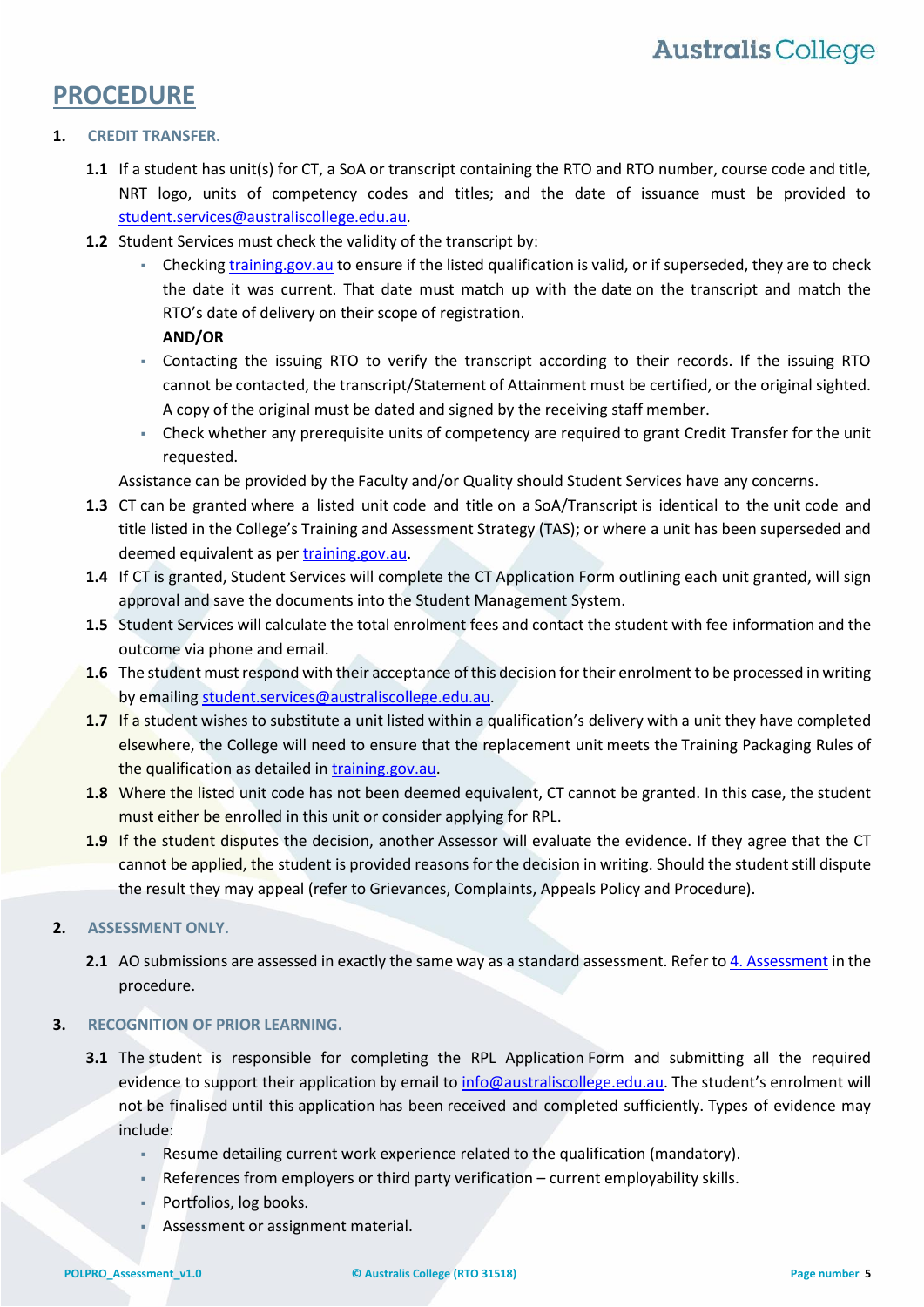- Testimonials.
- Work samples.
- Prior qualification/transcript and Statement of Attainment evidence (must be verified see [1.1-1.5\)](#page-4-0).
- Self-assessment techniques.
- Interview processes for students and employers (mandatory for Queensland funded students).
- Verbal discussions.
- Direct observation.
- **3.2** When preliminary outcomes from an RPL Application Form is received, Student Services will check eligible units, generate a quote to [info@australiscollege.edu.au](mailto:info@australiscollege.edu.au) to advise the student, and forward the application to the relevant Faculty for assessment.

#### *Please note this does not guarantee being awarded RPL at this stage and is a guide only.*

- **3.3** If the student is not eligible after the initial review and the student wants to proceed with the RPL Application, their details and supporting evidence will be sent to the Assessor to review. The Assessor will contact the student to discuss the application and request additional evidence if needed. The Assessor will inform Student Services of each unit that the student may be awarded competency.
- **3.4** If the applicant wishes to proceed with the course application, Student Services continue the enrolment process and send the student a Course Declaration. Student Services will process the enrolment and notify the Faculty of the new student to their caseload along with the details of the unit(s) the student wishes to apply for RPL for.
- **3.5** The Assessor will send the relevant RPL unit templates to the student with a timeframe for completion and additional evidence required.
- **3.6** The Assessor will evaluate and verify all the evidence against unit requirements. Evidence will be checked for authenticity, reliability, validity, sufficiency and currency against the competency requirements outlined on [training.gov.au.](file://///fileserver01/CompanyShares/POLICIES%20&%20PROCEDURES/TRAINING%20AND%20ADMINISTRATION/TRAINING%20AND%20ADMINISTRATION%20PROCEDURES/MASTER%20DOCUMENT/training.gov.au) References, certificates and workplace training will be checked for authenticity.
- **3.7** The Assessor will contact the student for gap training if more evidence is required or for any technical clarification/aspects of the application.
- **3.8** Once received, the Assessor has ten business days to determine the assessment decision. The evidence will be documented on the Learning Management System and emailed to Student Services to finalise the enrolment, apply unit outcomes and adjust fees accordingly. If the student has applied for VSL, this notification must be sent to Student Services before the relevant census date of the unit of study that the units fall in. Student Services will then inform the student of the decision and confirm adjusted fees.
- **3.9** If the student disputes the decision, they may appeal against the assessment decision (refer to Grievances, Complaints, Appeals Policy and Procedure).

#### <span id="page-5-0"></span>**4. ASSESSMENT.**

- **4.1** Australis College assessments are predominately carried out online (unless completing a practical component). The assessment platform, instructions and format:
	- Assists the student to proceed with the learning and assessment requirements in a structured and logical manner, building on knowledge and skills as they journey through the course.
	- Establishes the context and purpose of the assessment.
	- Explains the competency standards, assessment guidelines, resources and preparation required for the assessment.
	- Explains the tasks and evidence required to support competency.
	- Allows the student to test their own learning and prompts the student to consider their readiness before completing the [summative](#page-9-0) assessment.
- **4.2** Assessors will support and prepare the student towards assessment activities:
	- Respond to student queries on course content and confirm the student's understanding of the competency standards, evidence requirements, and the assessment process.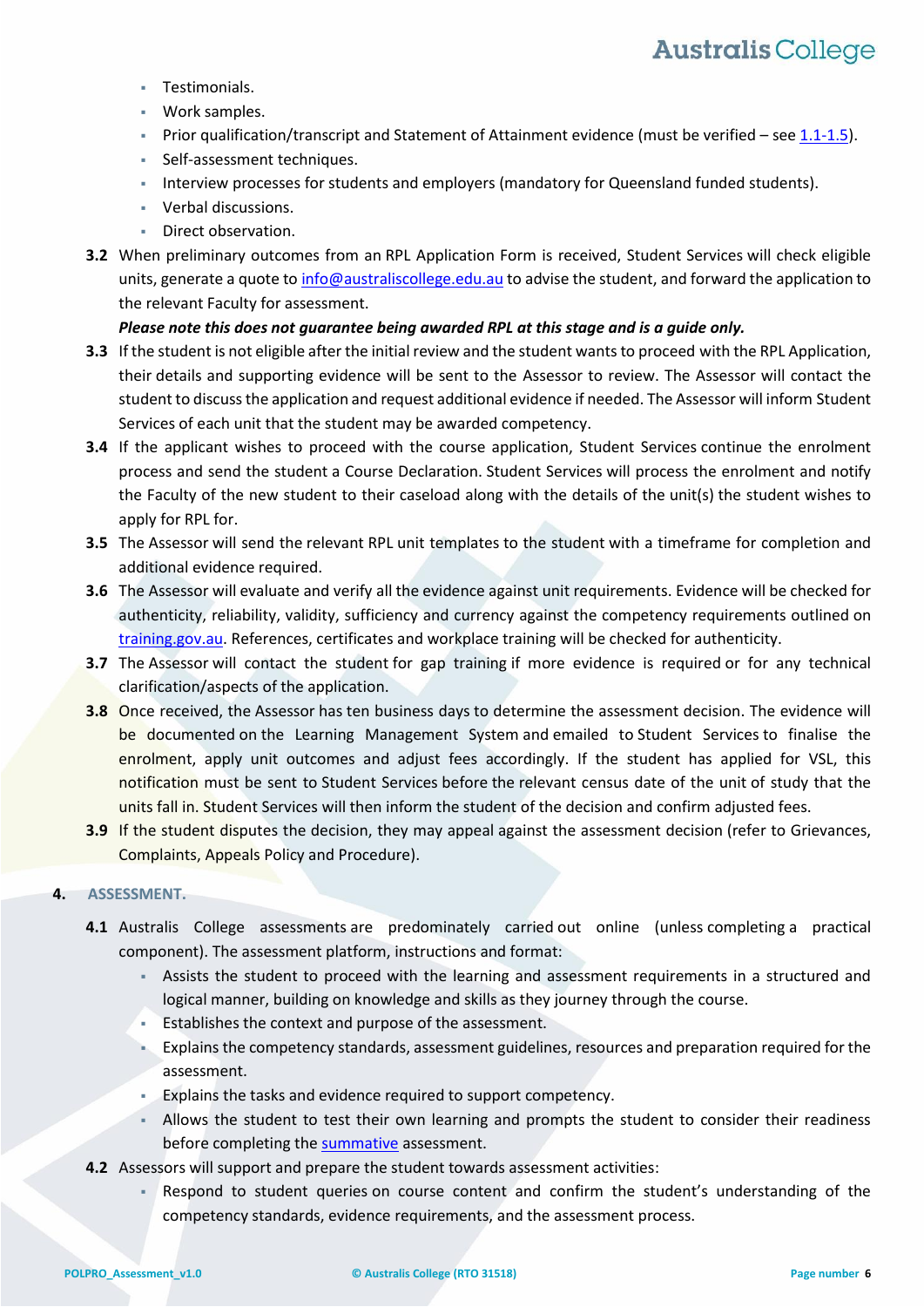- Provide support and further learning opportunities where students are not ready to complete assessable tasks.
- Assess the student needs and capabilities or barriers to assessment and determine in consultation with their Head of Faculty if reasonable adjustment methods need to be considered.
- Collection and verification of evidence including the resources and equipment the student may need to perform the assessment tasks.
- Inform the student on the assessment appeal process, should the student disagree with the Assessor's decision.
- **4.3** Plan and prepare the evidence gathering process. The Assessor must:
	- Ensure whether assessment is online or in the workplace, the student has access to the appropriate resources, equipment and supervision where required to perform assessment tasks to the accepted standard.
	- Ensure that all competency standards are met and supported by verifiable evidence.
	- Adjust the evidence gathering tools, where needed, to ensure that the student has a fair and equal chance to demonstrate their competency in a validated format.
	- Collect evidence through the eLearning platform or practical tasks and make the assessment decision. Types of evidence may include:
		- Online assessments including written answers, case studies and projects.
		- Verbal or written questioning and assessment.
		- Direct observation.
		- Workplace simulations or scenarios.
		- Placement or work-based tasks.
		- **Portfolio of work.**
		- Gathering and validating third party reports.
- **4.4** Determining an Assessment Decision.
	- The Assessor will evaluate the evidence against the benchmark answers provided for each unit of competency and against the requirements on [training.gov.au.](file://///fileserver01/CompanyShares/POLICIES%20&%20PROCEDURES/TRAINING%20AND%20ADMINISTRATION/TRAINING%20AND%20ADMINISTRATION%20PROCEDURES/MASTER%20DOCUMENT/training.gov.au)
	- **EXECUTE 1** Evaluate the answers in the context of the students' previous work and competency to determine that the answers are the student's work.
	- Evaluate the evidence regarding validity, consistency, currency, equity, authenticity, and sufficiency.
	- Consult with the Head of Faculty if there are any concerns with the assessment, determining an assessment decision, or with the assessment process.
	- Refer to the Student Code of Conduct Policy and Procedure if there is reason to believe plagiarism has taken place, documentation completed is not authentic or has been falsified.
	- Make a judgment about the candidate's competency based on the submitted evidence and the relevant Assessor guide.
- **4.5** Providing feedback on the assessment.
	- The Assessor will provide feedback to the student regarding the outcomes of the assessment process. This includes:
		- Providing the student with clear and constructive feedback on each assessment submission.
		- Recording all feedback, notes and emails sent to the student in the eLearning platform.
		- Providing the student information on ways of overcoming any identified gaps in competency revealed within the assessment and collecting additional evidence where required.
		- Providing the student an opportunity to discuss the assessment process and outcome and allow a further re-submit.
		- Providing information on the reassessment and/or appeals process if the student disagrees with the decision and reasoning of the assessment decision. (Refer to the Grievances, Complaints, and Appeals Policy and Procedure.)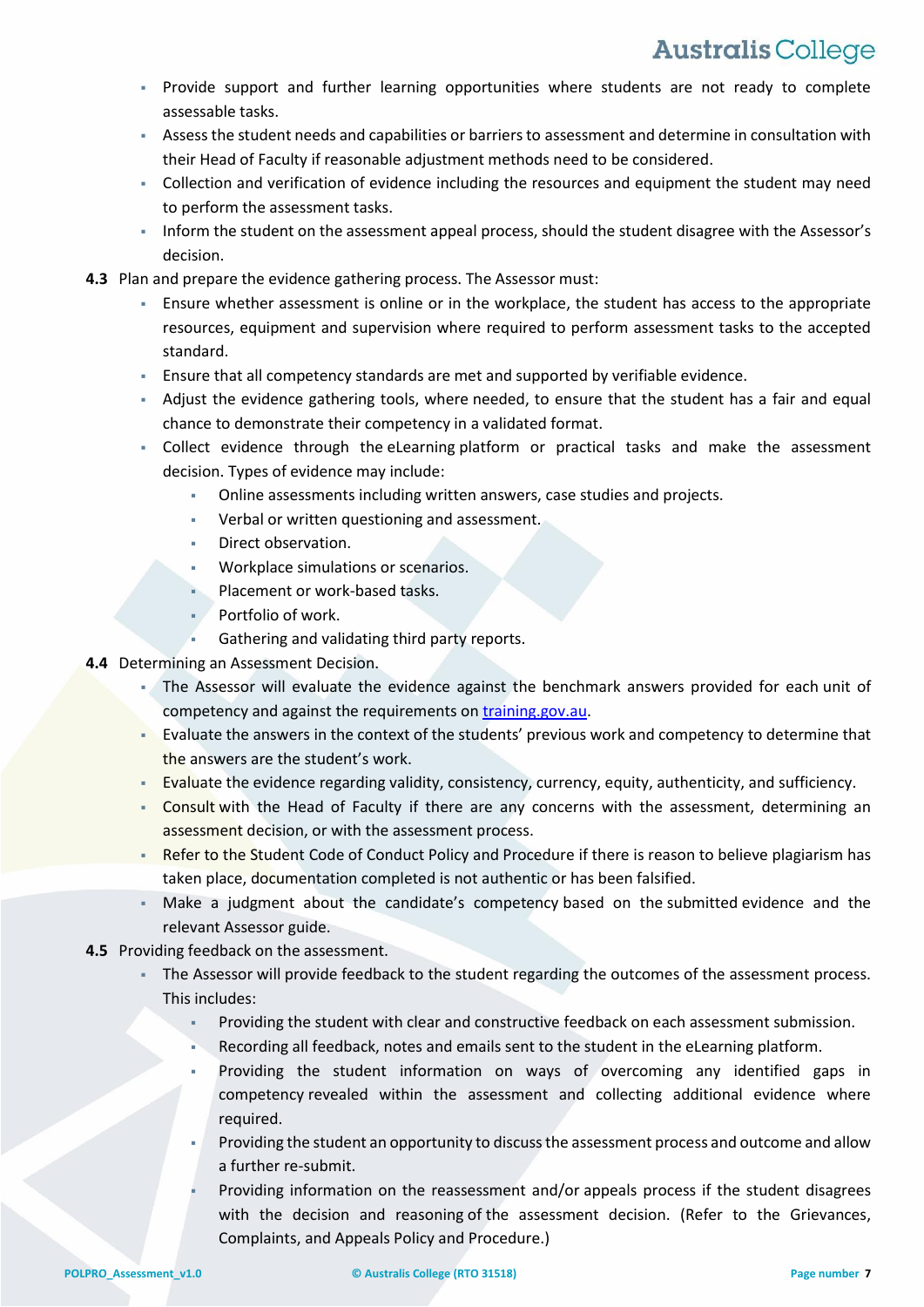#### *It is imperative that the Assessor in no way provides answers to the assessment questions to the student.*

- **4.6** Record and reporting the result. The Assessor must:
	- Mark and record the student's result within ten business days in the eLearning platform.
	- Record the assessment outcome on the students file.
	- Maintain records of the assessment evidence collected.
	- Maintain the confidentiality of the assessment outcome.
- **4.7** Completion of all units within a qualification.
	- Once an Assessor has checked assessments for all units and deems the student competent in the entire qualification, the Head of Faculty will be notified by email.
	- The Head of Faculty checks that all assessments and evidence required for the student to complete the qualification has been gathered, completed in full and marked prior to issuing a Qualification Request to Student Services, to process the appropriate certification.
	- The Head of Faculty will also spot check assessment completions at least monthly, cross marking assessment decisions and feedback against the benchmark answers and Rules of Evidence ensuring completed assessments:
		- **Are checked for plagiarism.**
		- Assessment decisions are justified.
		- Demonstrates the learner has the acquired level of knowledge and skill required that is performed consistently over time to industry standard.
		- Evidence is sufficient, authentic and verified.
	- If the Head of Faculty disagrees with an assessment decision, another qualified and vocationally mapped Assessor who has not been involved in the training and delivery will review the assessment against the benchmark answers. Refer to the Trainer Assessor Compliance Policy and Procedure. All findings are recorded.

### *Please note outcomes recorded must be kept factual and based around the process, not the individual Assessor.*

#### **5. CONTINUOUS IMPROVEMENT.**

- **5.1** Assessors are to regularly report to their Head of Faculty the positive and/or challenging features of the assessment process and make any recommendation for improving the process.
- **5.2** Should the Head of Faculty confirm inconsistencies in assessment decisions they are to determine the root cause and review the evidence gathered to determine if the student has met all the assessment requirements or needs to submit additional evidence/undertake further assessment.
- **5.3** Solutions in consultation with Executive Management may involve:
	- **Further coaching and training.**
	- **Training under supervision.**
	- Review of reasonable adjustment strategies.
	- Validation of the assessment questions and benchmark answers. Refer to the Validation Policy and Procedure.
- **5.4** Outcomes from these activities will be stored in the Faculty folders.
	- Any improvements to resources need to be documented and appropriate version control applied.

#### **6. REASONABLE ADJUSTMENT.**

- **6.1** Investigate the student's eligibility for adjustment (e.g. medical/clinical reports, LLN assessments).
- **6.2** Assess the student's needs around the challenges listed in [3. Reasonable Adjustment.](#page-2-0)
- **6.3** Record all decisions made on the students adjusted assessment process in the Student Management System.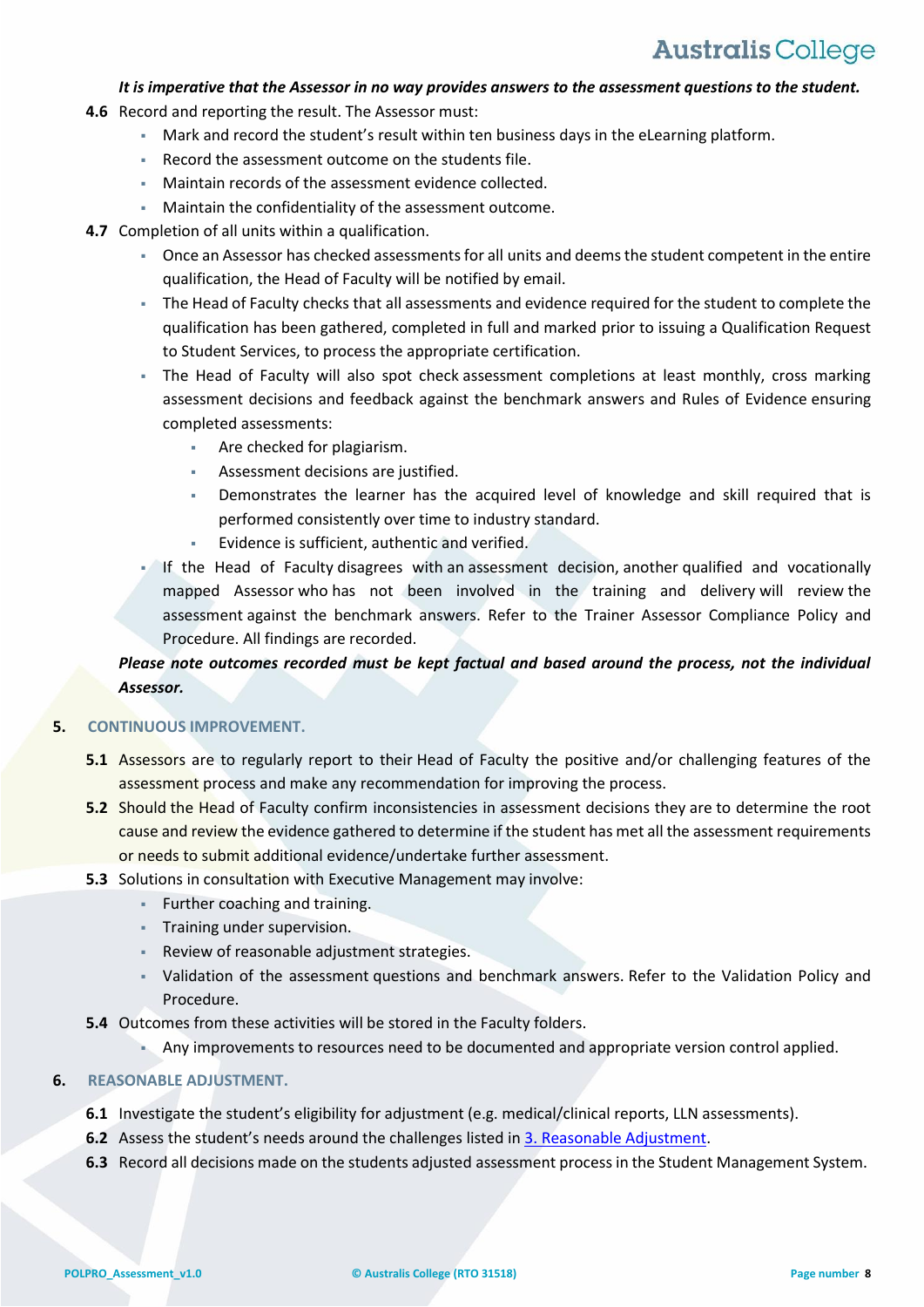#### **7. RE-ASSESSMENT.**

- **7.1** When a student is deemed 'not competent' by the Assessor once all the evidence has been collected and evaluated, the Assessor must:
	- **Provide feedback and training to the student regarding the assessment outcome or process.**
	- Gather further assessment evidence from the student to demonstrate their knowledge and skill against the identified gap, alternatively allow the student a second attempt at the assessment.
	- If deemed 'not competent' after the second attempt, and the student wishes to continue in the course; they are required to re-enrol and pay the current tuition fee for the unit. (Refer to Fees and Refund Policy.)
	- Should the student disagree with the assessment outcome, they are to be directed to the Grievances, Complaints, Appeals Policy and Procedure available on the website to lodge an Appeal against an Assessment Decision. The Assessor is to advise the Head of Faculty of the disputed assessment outcome.

### **RESPONSIBILITIES**

#### **Executive Management**

 Monitors assessment methods and practices, and applicable policies, processes and systems to ensure they comply with VET Quality Framework.

#### **Quality**

 Communicates assessment compliance requirements to the Faculties and may assist in the review of learning and assessment resources.

#### **Faculties (Head of Faculty and Assessors)**

- Ensures Assessors are vocationally competent and compliant with the trainer and assessor credentials in the Standards for Registered Training Organisations (RTOs) 2015.
- Responsible for developing and maintaining compliant Learning and Assessment resources, and ensuring the full suite of resources including Trainers and Assessors are available prior to adding to scope and/or delivery.
- Considers the individual needs of each student and uses reasonable adjustment strategies to accommodate these needs, while still complying with the assessment criteria in the training package/product.
- Applies the Principles of Assessment and Rules of Evidence when collecting and reviewing assessment evidence, applying reasonable adjustment, and marking or cross-marking assessments.
- Follows the provided benchmark guides provided when marking assessment answers while using their expertise in the subject area, providing sufficient feedback to students within the policy timeframes.
- Advises the Head of Faculty on any discrepancies or improvements required for assessment materials or the assessment and evidence gathering process.
- Follows the Assessment Policy guidelines.
- Ensures all assessments, evidence and feedback are documented in Learning Management Systems.
- Provide students with the Assessment Appeal information, if a student disputes an assessment decision.

#### **Student Services**

- Quality-checks and validates Statements of Attainment and transcripts for Credit Transfer applications.
- Adjusts unit and fee outcomes accurately and communicates adjustment fee information to the student.
- Communicates with Student Recruitment and Assessors effectively to ensure students are provided with timely, accurate and professional service.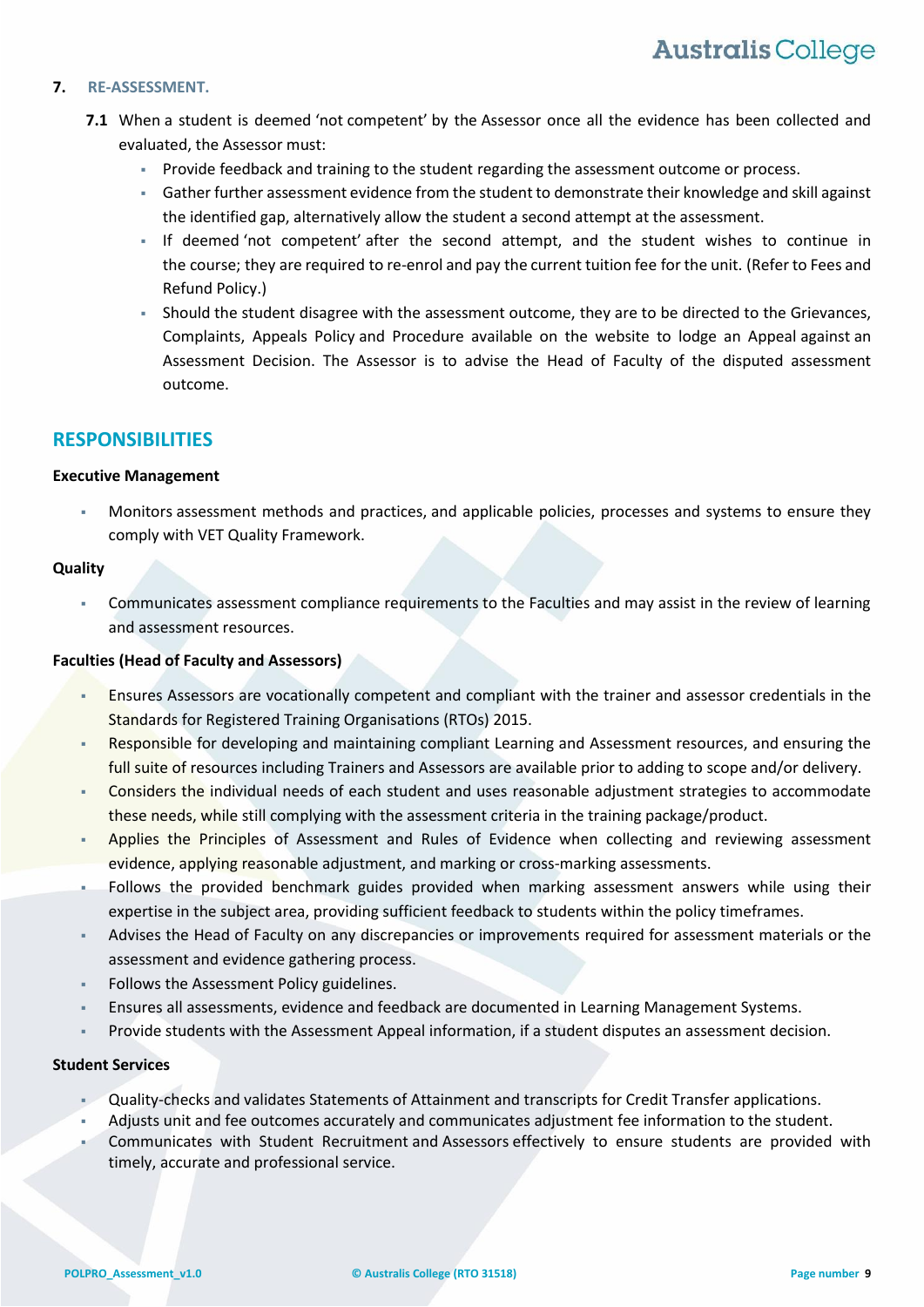#### **Student Recruitment**

 Assists the student through the pre-enrolment process to determine if the student may be eligible for CT, AO RPL in accordance with the Enrolment Policy and Pre-enrolment Application Procedure.

### **SUPPORTING DOCUMENTS AND INFORMATION**

- A list of applicable legislation is detailed within the legislation tab in the Quality Management Register.
- Environment, Health and Safety refer to the Health and Safety Policy.
- Internal recordkeeping, communication and training refer to the Communication, Training and Recordkeeping Procedure.
- VET Vocational Education and Training.
- RTO Registered Training Organisation.
- ASQA Australian Skills Quality Authority.
- Unit Unit of competency.
- LLN Language, Literacy and Numeracy.
- SoA Statement of Attainment.
- TAS Training and Assessment Strategy.
- AO Assessment Only. Where a student elects to complete the assessment without requiring access to learning material or training support.
- CT Credit Transfer. Credit transfer is a process that provides students with agreed and consistent credit outcomes for components of a qualification based on identified equivalence in content and learning outcomes between matched qualifications. [http://www.aqf.edu.au/.](http://www.aqf.edu.au/)
- RPL Recognition of Prior Learning. Assessment process that assesses an individual's formal, non-formal and informal learning to determine the extent to which that individual has achieved the required learning outcomes, competency outcomes, or standards for entry to, and/or partial or total completion of, a VET qualification.
- Enrolment Policy and procedure.
- **Reasonable Adjustment.** Relates to a measure or action taken by an education provider to assist a learner with a disability (Definition from Disability Discrimination Act 1992).
- **Training Product.** AQF qualification, skill set, unit of competency, accredited short course or module.
- **Access and Equity.** That learning, training and assessment is conducted in a fair, equitable and safe manner according to relevant legislation.
- **Assessment and Assessment requirements.** The process of collecting evidence and making judgements on whether competency has been achieved, to confirm that an individual can perform to the standard expected in the workplace, as expressed by the relevant endorsed industry/enterprise competency standards of a Training Package or by the learning outcomes of a VET accredited course.
- **Competency.** Competency means the consistent application of knowledge and skill to the standard of performance required in the workplace. It embodies the ability to transfer and apply skills and knowledge to new situations and environments.
- <span id="page-9-0"></span> **Summative.** Summative assessment tends to occur at the end of a unit or module to determine whether the student has satisfied the requirements specified within the learning outcomes/units of competency. It is therefore used to certify or recognise candidate achievement against the unit of competency.
- **Formative.** Formative assessment produces evidence that is concerned with how and where improvements in learning and competency acquisition are required. Formative assessment takes place at regular intervals before and during training with progressive feedback to improve competency.
- **Principles of Assessment:**
	- **Fairness.** The individual learner needs are considered in the assessment process. Where appropriate, reasonable adjustments are applied by the RTO to take into account the learners needs. The RTO informs